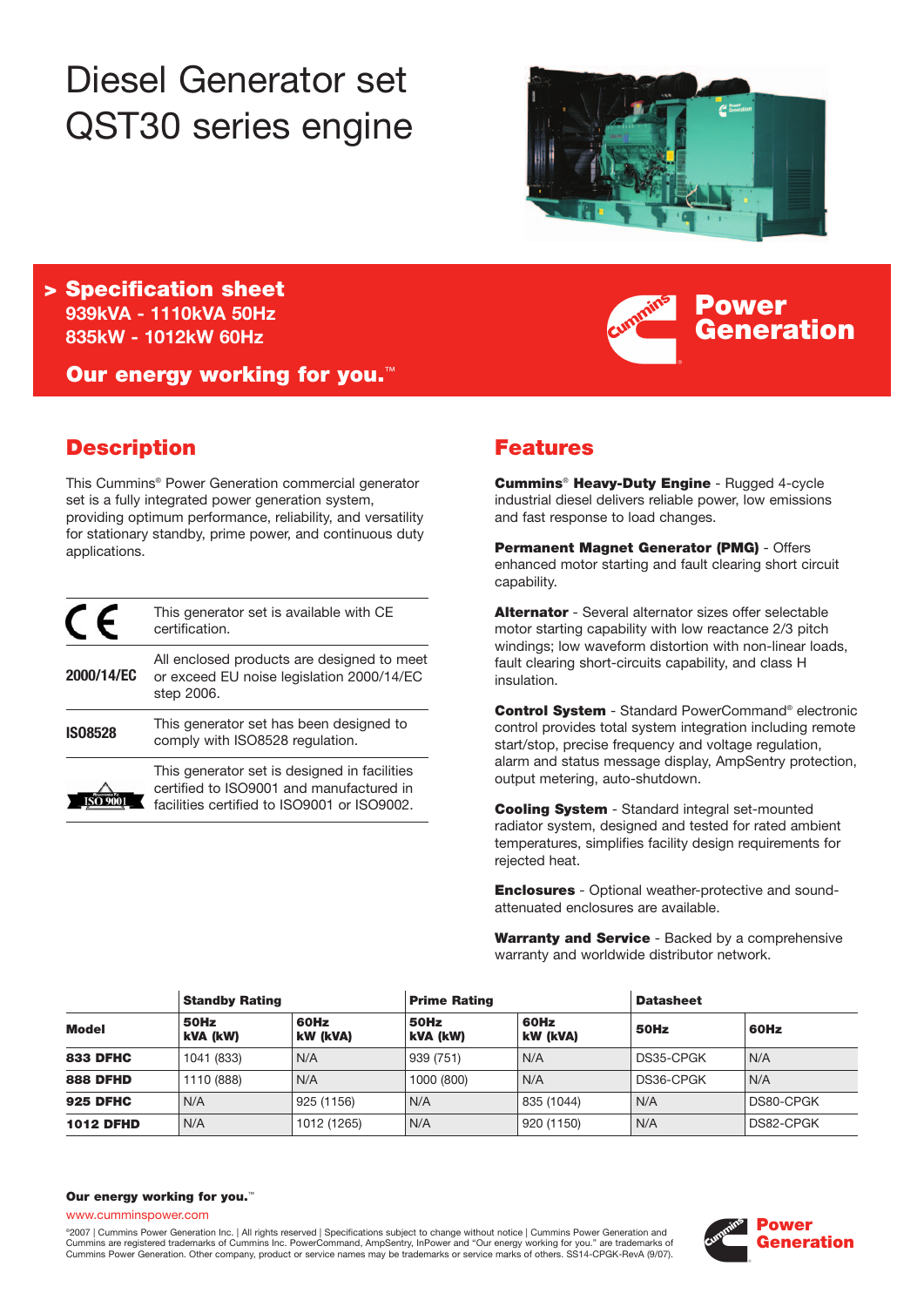# **Generator Set Specifications**

| Governor Regulation Class                | ISO8528 G2                        |
|------------------------------------------|-----------------------------------|
| Voltage Regulation, No Load to Full Load | $± 0.5\%$                         |
| Random Voltage Variation                 | $± 0.5\%$                         |
| <b>Frequency Requlation</b>              | <b>Isochronous</b>                |
| Random Frequency Variation               | ±0.25%                            |
| <b>EMC Compatibility</b>                 | BS EN 61000-6-4 / BS EN 61000-6-2 |

# **Engine Specifications**

| Design                             | 4 cycle, in line, turbo Charged and after-cooled   |
|------------------------------------|----------------------------------------------------|
| Bore                               | 140.0mm (5.51in.)                                  |
| <b>Stroke</b>                      | 165.1mm (6.5in.)                                   |
| Displacement                       | 30.5 liters (1860in.3)                             |
| <b>Cylinder Block</b>              | Cast iron, 50°V 12 cylinder                        |
| <b>Battery Capacity</b>            | 1280 amps at ambient temperature 32°F (0°C)        |
| <b>Battery Charging Alternator</b> | 35 amps                                            |
| <b>Starting Voltage</b>            | 24-volt, negative ground                           |
| Fuel System                        | Direct injection                                   |
| <b>Fuel Filter</b>                 | Spin on fuel filters with water separator          |
| Air Cleaner Type                   | Dry replaceable element with restriction indicator |
| Lube Oil Filter Type(s)            | Four spin-on, full flow; two bypass oil filters    |
| <b>Standard Cooling System</b>     | 122°F (50°C) ambient radiator                      |

# **Alternator Specifications**

| Design                                | Brushless, 4 pole, drip proof revolving field            |
|---------------------------------------|----------------------------------------------------------|
| Stator                                | 2/3 pitch                                                |
| Rotor                                 | Direct coupled by flexible disc                          |
| <b>Insulation System</b>              | Class H                                                  |
| <b>Standard Temperature Rise</b>      | 125°C Standby                                            |
| <b>Exciter Type</b>                   | PMG (Permanent Magnet Generator)                         |
| <b>Phase Rotation</b>                 | A(U), B(V), C(W)                                         |
| <b>Alternator Cooling</b>             | Direct drive centrifugal blower fan                      |
| AC Waveform Total Harmonic Distortion | No load < 1.5%. Non distorting balanced linear load < 5% |
| Telephone Influence Factor (TIF)      | <50 per NEMA MG1-22.43                                   |
| Telephone Harmonic Factor (THF)       | $<$ 3%                                                   |

## **Available Voltages**

| 50Hz Line - Neutral / Line - Line |                   | 60Hz Line - Neutral / Line - Line |           |                   |  |
|-----------------------------------|-------------------|-----------------------------------|-----------|-------------------|--|
| • 110/190                         | •220/380          | • 110/190                         | •139/240  | •255/440          |  |
| • 115/200                         | $\bullet$ 230/400 | $\cdot$ 115/200                   | •220/380  | • 277/480         |  |
| • 120/208                         | • 240/416         | $\cdot$ 120/208                   | •230/380  | $\bullet$ 347/600 |  |
| $\cdot$ 127/220                   | •255/440          | $\cdot$ 127/220                   | • 240/416 |                   |  |

#### **Generator Set Options**

#### **Engine**

- Heavy Duty air filter
- Water jacket heater 220/240 v

#### **Cooling**

- Antifreeze 50/50 (Ethylene glycol)
- **Enclosure**
- Sound attenuated canopy

## **Alternator**

- Alternator heater
- High humidity isolation
- Exciter voltage regulator (PMG)

#### **Control Panel**

- 3 pole Main Circuit Breaker
- 4 pole Main Circuit Breaker

#### **Warranty**

- 5 years for Standby application
- 2 years for Prime application

#### **Silencer**

- 9 dB attenuation critical silencer
- 25 dB residential delivered loose

\*Note: Some options may not be available on all models – consult factory for availability.

#### **Our energy working for you.**™

#### www.cumminspower.com

°2007 | Cummins Power Generation Inc. | All rights reserved | Specifications subject to change without notice | Cummins Power Generation and<br>Cummins are registered trademarks of Cummins Inc. PowerCommand, AmpSentry, InPow

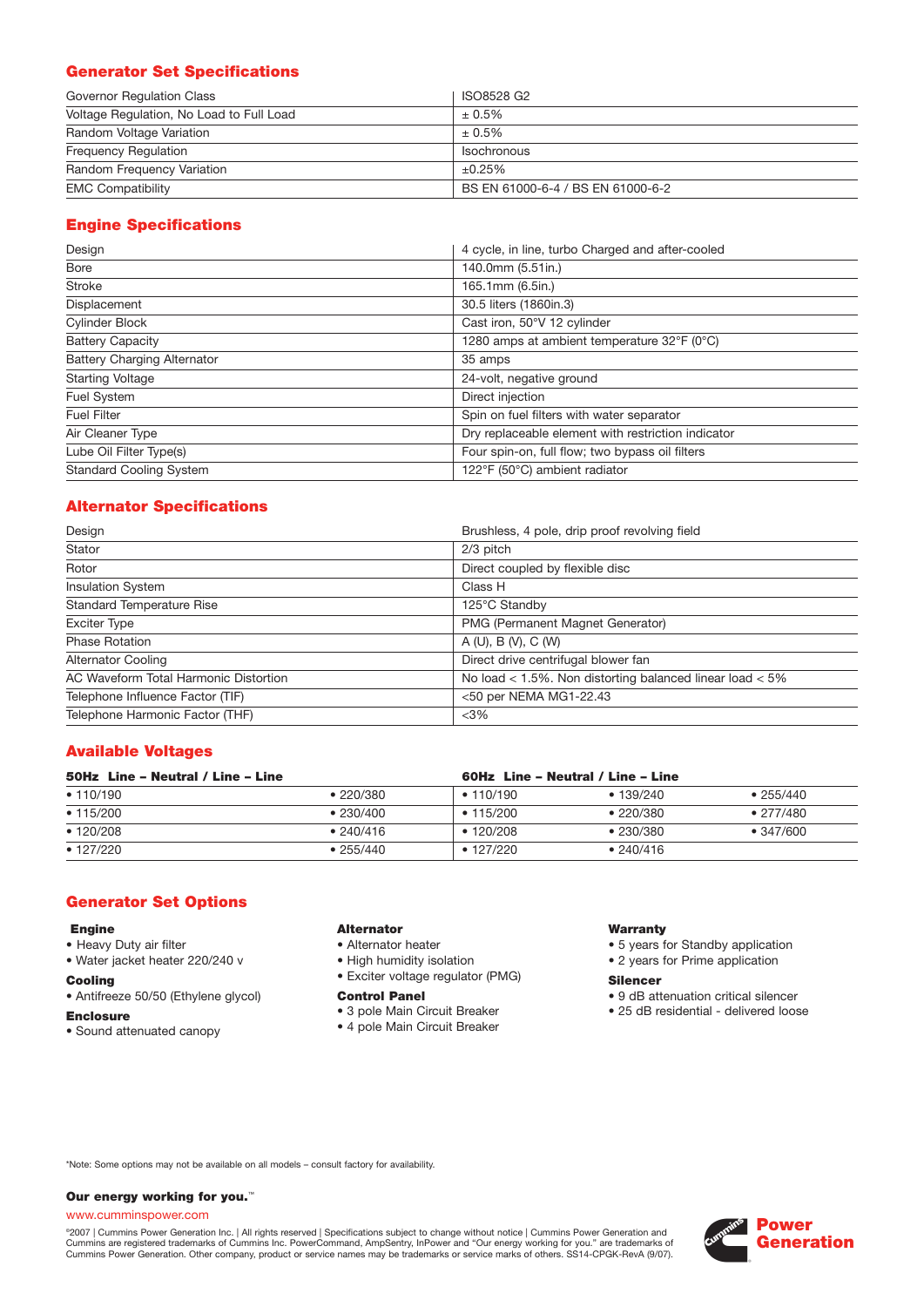# **Control System - PCC3100**

The PowerCommand™ 3100 Control is a microprocessor-based generator set monitoring, and control system. The control provides an operator interface to the genset, digital voltage regulation, digital governing and generator set protective functions.

The PowerCommand™ 3100 generator set control is suitable for use on a wide range of generator sets in nonparalleling and paralleling applications.

The PowerCommand™ Control can be configured for any frequency, voltage and power connection configuration from 120 to13,800 VAC for for 50Hz or 60Hz operation.

Power for the control is derived from the generator set starting batteries. The control functions over a voltage range from 8VDC to 35VDC.

#### **Major Features**

- Digital Governing and Voltage Regulation, including digital overcurrent fault regulation.
- Digital Voltage Regulation with 3-phase sensing.
- AmpSentry™ Protection for true alternator overcurrent protection.
- Analog and Digital AC Output Metering.
- Battery Monitoring System to sense and warn against a weak battery condition.
- Digital Alarm and Status Message Display.
- Generator set Monitoring: Displays status of all critical engine and alternator generator set functions.
- Smart Starting Control System: Integrated fuel ramping to limit black smoke and frequency overshoot.
- Advanced Serviceability using InPower™, a PC-based software service tool.

#### **Control System**

Includes all functions to locally or remotely start and stop, and protect the generator set.

#### **Control Switch - RUN/OFF/AUTO**

OFF Mode - the generator set is shut down and cannot be started.

RUN mode the generator set will execute its start sequence.

AUTO mode, the generator set can be started with a start signal from a remote device.

### **LED Indicating Lamps** – includes LED indicating

lamps for the following functions: Not-in-auto mode Common wiring Shutdown Phase and scale indication Fault reset switch. Allows the opperator to reset the control after warning or shutdown Emergency stop switch - imediately shuts down the generator set operation Emergency Stop Switch. Immediate shut down of the generator set on operation.

#### **Base Engine Protection:**

Overspeed shutdown Low Oil Pressure Warning / Shutdown High Engine Temperature Warning / Shutdown Underspeed / Sensor Fail Shutdown Fail to Start / Fail to Crank Low / high battery voltage

#### **Options**

Integrated PowerCommand Digital Paralleling Controls Key Type Mode Selector Switch Exhaust Temperature Monitoring PowerCommand Network Refer to the PowerCommand Controls Technical Bulletin for detailed information (S1025C-Non-Paralleling / S1005c-Paralleling)



#### **Our energy working for you.**™

www.cumminspower.com

©2007 | Cummins Power Generation Inc. | All rights reserved | Specifications subject to change without notice | Cummins Power Generation and Cummins are registered trademarks of Cummins Inc. PowerCommand, AmpSentry, InPower and "Our energy working for you." are trademarks of Cummins Power Generation. Other company, product or service names may be trademarks or service marks of others. SS14-CPGK-RevA (9/07).